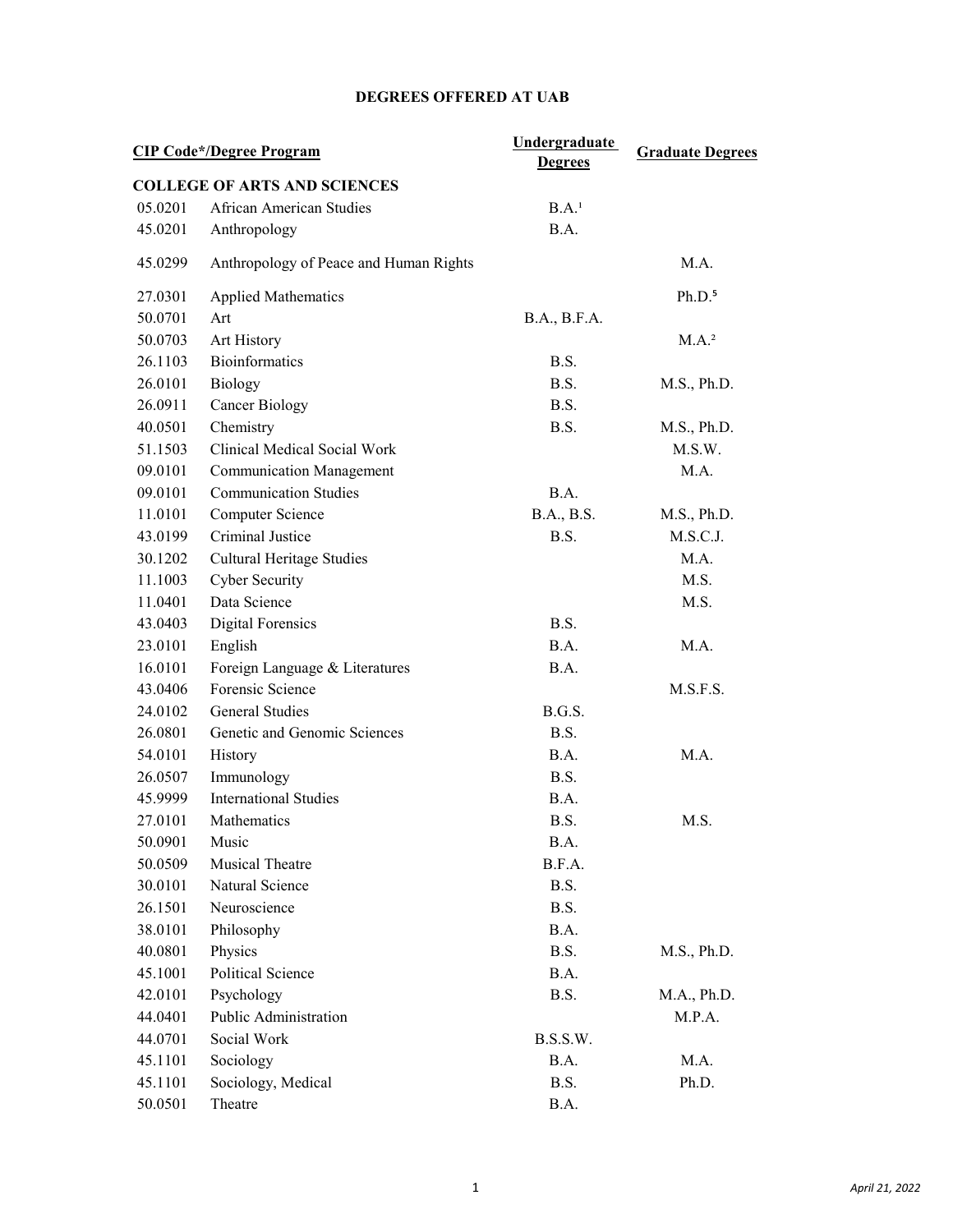| <b>CIP Code*/Degree Program</b> |                                                    | <b>Undergraduate</b> | <b>Graduate Degrees</b> |
|---------------------------------|----------------------------------------------------|----------------------|-------------------------|
|                                 |                                                    | <b>Degrees</b>       |                         |
|                                 | <b>COLLAT SCHOOL OF BUSINESS</b>                   |                      |                         |
| 52.0301                         | Accounting                                         | B.S.                 | M.Ac.                   |
| 52.0201                         | <b>Business Administration</b>                     |                      | M.B.A.                  |
| 52.0601                         | Economics                                          | B.A., B.S.           |                         |
| 52.0701                         | Entrepreneurhip                                    | B.S.                 |                         |
| 52.0801                         | Finance                                            | B.S.                 |                         |
| 52.1001                         | Human Resource Management                          | B.S.                 |                         |
| 52.0299                         | <b>Industrial Distribution</b>                     | B.S.                 |                         |
| 52.1201                         | <b>Information Systems</b>                         | B.S.                 |                         |
| 52.0201                         | Management                                         | B.S.                 |                         |
| 52.1201                         | Management Information Systems                     |                      | M.S.                    |
| 52.1401                         | Marketing                                          | B.S.                 |                         |
|                                 | <b>GRADUATE SCHOOL</b>                             |                      |                         |
| 30.9999                         | Intersiciplinary Graduate Studies                  |                      | M.A., M.S.              |
|                                 | <b>SCHOOL OF DENTISTRY</b>                         |                      |                         |
| 51.0401                         | Dentistry                                          |                      | D.M.D.                  |
| 51.0501                         | Dentistry                                          |                      | M.S.                    |
|                                 | <b>SCHOOL OF EDUCATION</b>                         |                      |                         |
| 13.1302                         | Arts Education                                     |                      | M.A.Ed.                 |
| 51.0001                         | Community Health and Human Services                | B.S.                 |                         |
| 51.0001                         | Community Health                                   |                      | M.A.Ed.                 |
| 51.2207                         | Community Health Promotion                         |                      | Ph.D.                   |
| 13.1101                         | Counseling                                         |                      | M.A.                    |
| 13.1210                         | Early Childhood Education                          | B.S.                 | M.A.Ed., Ph.D.          |
| 13.0101                         | Education                                          |                      | Ed.S.                   |
| 13.0401                         | <b>Educational Leadership</b>                      |                      | M.A.Ed., Ed.S.,         |
|                                 |                                                    |                      | $Ed.D.^2$               |
|                                 | 13.0101 Educational Studies                        |                      | M.A.Ed.                 |
| 30.2301                         | <b>Educational Studies in Diverse Populations</b>  |                      | Ph.D.                   |
| 13.1202                         | <b>Elementary Education</b>                        | B.S.                 | M.A.Ed.                 |
| 13.1401                         | English as a Second Language                       |                      | M.A.Ed.                 |
| 13.0406                         | Higher Education Administration                    |                      | M.A.Ed.                 |
| 13.1205                         | High School Education                              | B.S.                 | M.A.Ed.                 |
| 13.0301                         | <b>Instructional Design and Development</b>        |                      | M.S.                    |
| 13.1314                         | Kinesiology                                        | B.S.                 | M.S.                    |
| 13.1315                         | Reading                                            |                      | M.A.Ed.                 |
| 13.0604                         | School Psychometry                                 |                      | M.A.Ed.                 |
| 13.1001                         | <b>Special Education</b>                           |                      | M.A.Ed.                 |
| 13.1401                         | Teaching English to Speakers of other<br>Languages |                      | Ed.S.                   |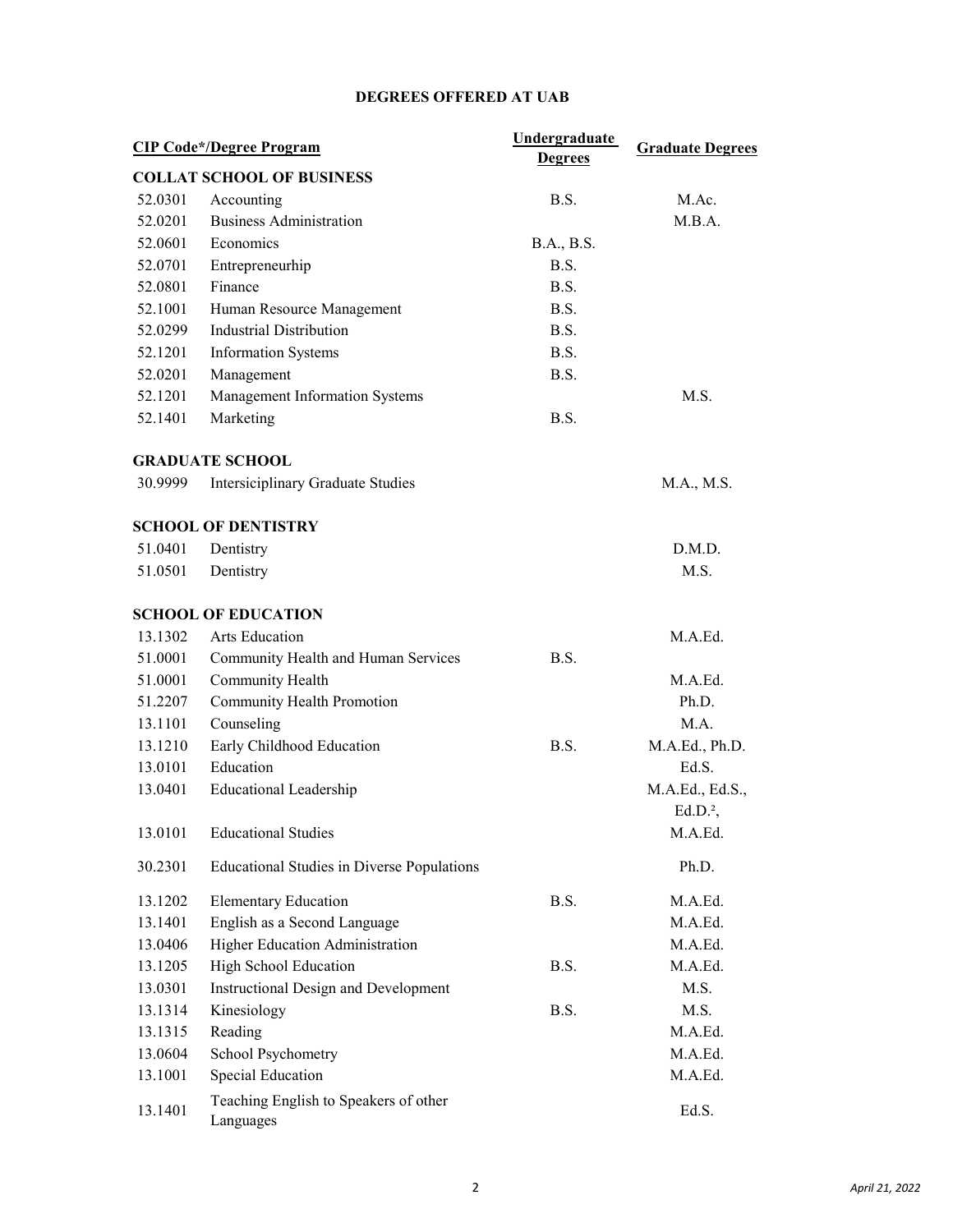|         | <b>CIP Code*/Degree Program</b>                 | Undergraduate<br><b>Degrees</b> | <b>Graduate Degrees</b>       |
|---------|-------------------------------------------------|---------------------------------|-------------------------------|
|         | <b>SCHOOL OF ENGINEERING</b>                    |                                 |                               |
| 14.0501 | <b>Biomedical Engineering</b>                   | B.S.B.M.E.                      | M.S.B.M.E., Ph.D.             |
| 14.0801 | Civil Engineering                               | B.S.C.E.                        | M.S.C.E., Ph.D. <sup>3</sup>  |
| 14.0901 | <b>Computer Engineering</b>                     |                                 | Ph.D. <sup>4</sup>            |
| 14.1001 | <b>Electrical Engineering</b>                   | B.S.E.E.                        |                               |
| 14.4701 | Electrical and Computer Engineering             |                                 | M.S.E.C.E                     |
| 14.0101 | Engineering                                     |                                 | M.Eng.                        |
| 14.0101 | <b>Engineering Design</b>                       | B.S.E.                          |                               |
| 14.9999 | <b>Engineering Management</b>                   |                                 | M.S.E.M                       |
| 14.9999 | Interdisciplinary Engineering                   |                                 | Ph.D.                         |
| 14.1801 | Materials Engineering                           | B.S.Mt.E.                       | M.S.Mt.E., Ph.D. <sup>2</sup> |
| 40.1001 | Materials Science                               |                                 | Ph.D. <sup>5</sup>            |
| 14.1901 | Mechanical Engineering                          | B.S.M.E.                        | M.S.M.E.                      |
| 14.9999 | Neuroengineeing                                 |                                 | Ph.D.                         |
|         | <b>SCHOOL OF HEALTH PROFESSIONS</b>             |                                 |                               |
| 51.0701 | <b>Administration/Health Services</b>           |                                 | Ph.D.                         |
| 30.1901 | Biobehavioral Nutrition & Wellness              | B.S.                            |                               |
| 26.0102 | Biomedical and Health Sciences                  |                                 | M.S.                          |
| 26.0102 | <b>Biomedical Sciences</b>                      | B.S.                            |                               |
| 26.1201 | Biotechnology                                   |                                 | M.S.                          |
| 51.1005 | Clinical Laboratory Science                     |                                 | M.S.                          |
| 51.1099 | <b>Clinical Pathologist Assistant</b>           |                                 | M.S.                          |
| 51.1509 | Genetic Counseling                              |                                 | M.S.                          |
| 51.2213 | Healthcare Quality and Safety                   |                                 | M.S.                          |
| 51.0701 | <b>Health Administration</b>                    |                                 | M.S.H.A.                      |
| 51.0701 | Health Care Management                          | B.S.                            |                               |
| 51.0701 | Healthcare Leadership                           |                                 | D.Sc.                         |
| 30.0601 | Healthcare Simulation                           |                                 | M.S.                          |
| 51.0799 | <b>Health Informatics</b>                       |                                 | M.S.H.I.                      |
| 51.2205 | <b>Health Physics</b>                           |                                 | M.S.                          |
| 51.9999 | Health Services Research                        |                                 | M.S.                          |
| 51.0905 | Nuclear Medicine & Molecular Imaging<br>Science |                                 | M.S.                          |
| 51.3102 | <b>Nutrition Sciences</b>                       |                                 | M.S.                          |
| 30.1901 | <b>Nutrition Sciences</b>                       |                                 | Ph.D.                         |
| 51.2306 | Occupational Therapy                            |                                 | M.S., O.T.D.                  |
| 51.2308 | Physical Therapy                                |                                 | D.P.T.                        |
| 51.0912 | Physician Assistant Studies                     |                                 | M.S.P.A.S.                    |
| 51.2399 | Rehabilitation Science                          |                                 | Ph.D.                         |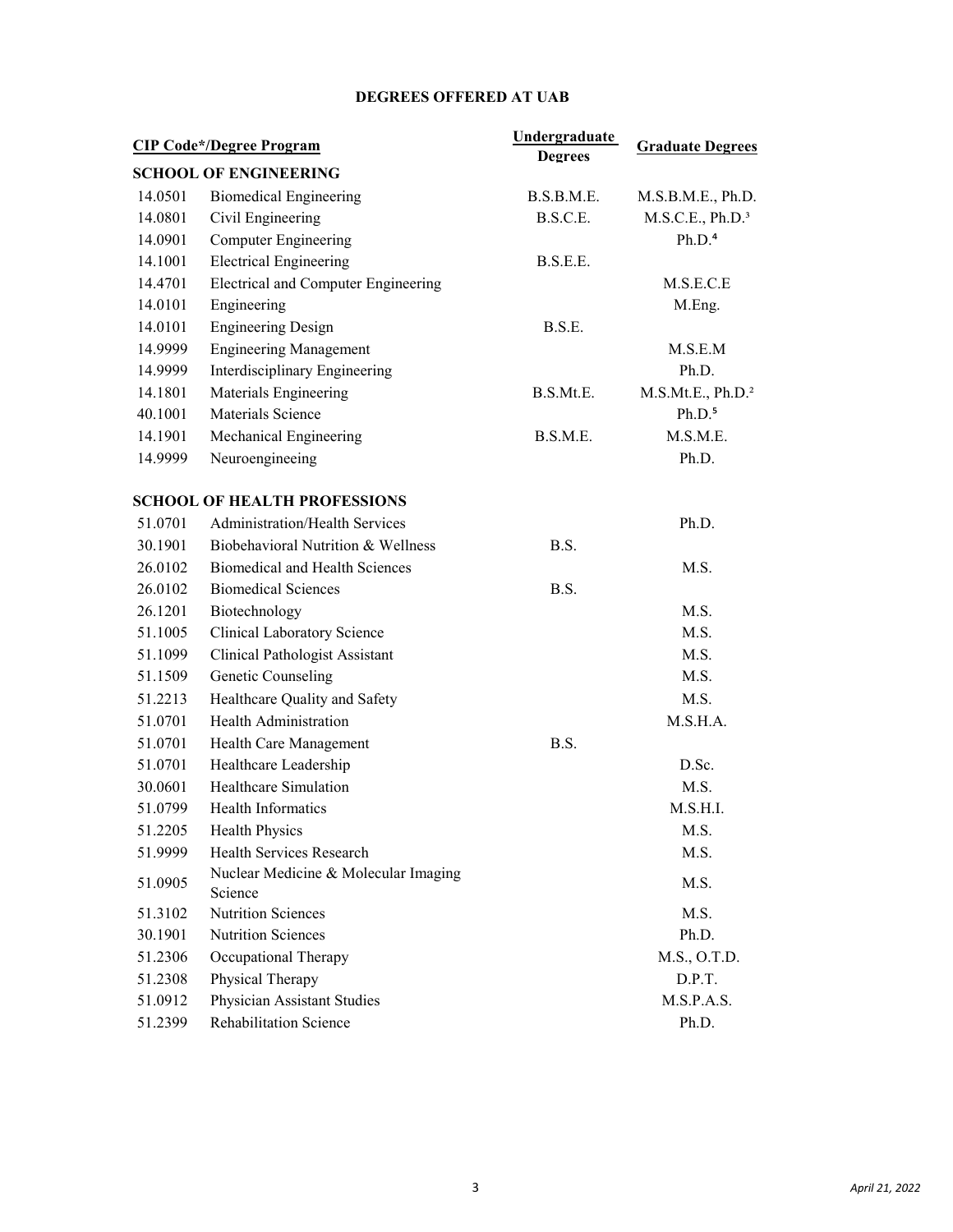| <b>CIP Code*/Degree Program</b> |                                                                  | Undergraduate<br><b>Degrees</b> | <b>Graduate Degrees</b>      |
|---------------------------------|------------------------------------------------------------------|---------------------------------|------------------------------|
|                                 | <b>JOINT HEALTH SCIENCES (Schools of Dentistry and Medicine)</b> |                                 |                              |
| 26.0403                         | Anatomical Science                                               |                                 | M.S.                         |
| 26.0205                         | Biochemistry and Molecular Genetics                              |                                 | Ph.D.                        |
| 26.0401                         | Cell Biology                                                     |                                 | Ph.D.                        |
| 26.0902                         | Cellular and Molecular Physiology                                |                                 | Ph.D.                        |
| 26.0806                         | Genetics                                                         |                                 | Ph.D.                        |
| 26.0502                         | Microbiology                                                     |                                 | Ph.D.                        |
| 26.0102                         | Multidisciplinary Biomedical Science                             |                                 | M.S.                         |
| 26.1503                         | Neurobiology                                                     |                                 | Ph.D.                        |
| 26.0910                         | Pathology                                                        |                                 | Ph.D.                        |
| 26.1007                         | Pharmacology and Toxicology                                      |                                 | Ph.D.                        |
|                                 | <b>SCHOOL OF MEDICINE</b>                                        |                                 |                              |
| 51.1201                         | Medicine                                                         |                                 | M.D.                         |
|                                 | <b>SCHOOL OF NURSING</b>                                         |                                 |                              |
| 51.3804                         | Nurse Anesthesia                                                 |                                 | M.S.N.                       |
| 51.3801                         | Nursing                                                          | B.S.N.                          | M.S.N.                       |
| 51.3818                         | Nursing                                                          |                                 | D.N.P.                       |
| 51.3808                         | Nursing                                                          |                                 | Ph.D.                        |
|                                 | <b>SCHOOL OF OPTOMETRY</b>                                       |                                 |                              |
| 51.1701                         | Optometry                                                        |                                 | O.D.                         |
| 26.0909                         | Vision Science                                                   |                                 | M.S., Ph.D.                  |
|                                 | <b>SCHOOL OF PUBLIC HEALTH</b>                                   |                                 |                              |
| 26.1102                         | <b>Biostatistics</b>                                             |                                 | M.S., Ph.D.                  |
| 51.2202                         | <b>Environmental Health Sciences</b>                             |                                 | Ph.D.                        |
| 26.1309                         | Epidemiology                                                     |                                 | Ph.D.                        |
| 51.2212                         | Health Behavior                                                  |                                 | Ph.D.                        |
| 51.2201                         | Public Health                                                    | B.S.                            | M.P.H., M.S.P.H.,<br>Dr.P.H. |
|                                 | <b>INTERDISCIPLINARY</b>                                         |                                 |                              |
| 24.0199                         | Individually Designed Major                                      | B.A./B.S.                       |                              |